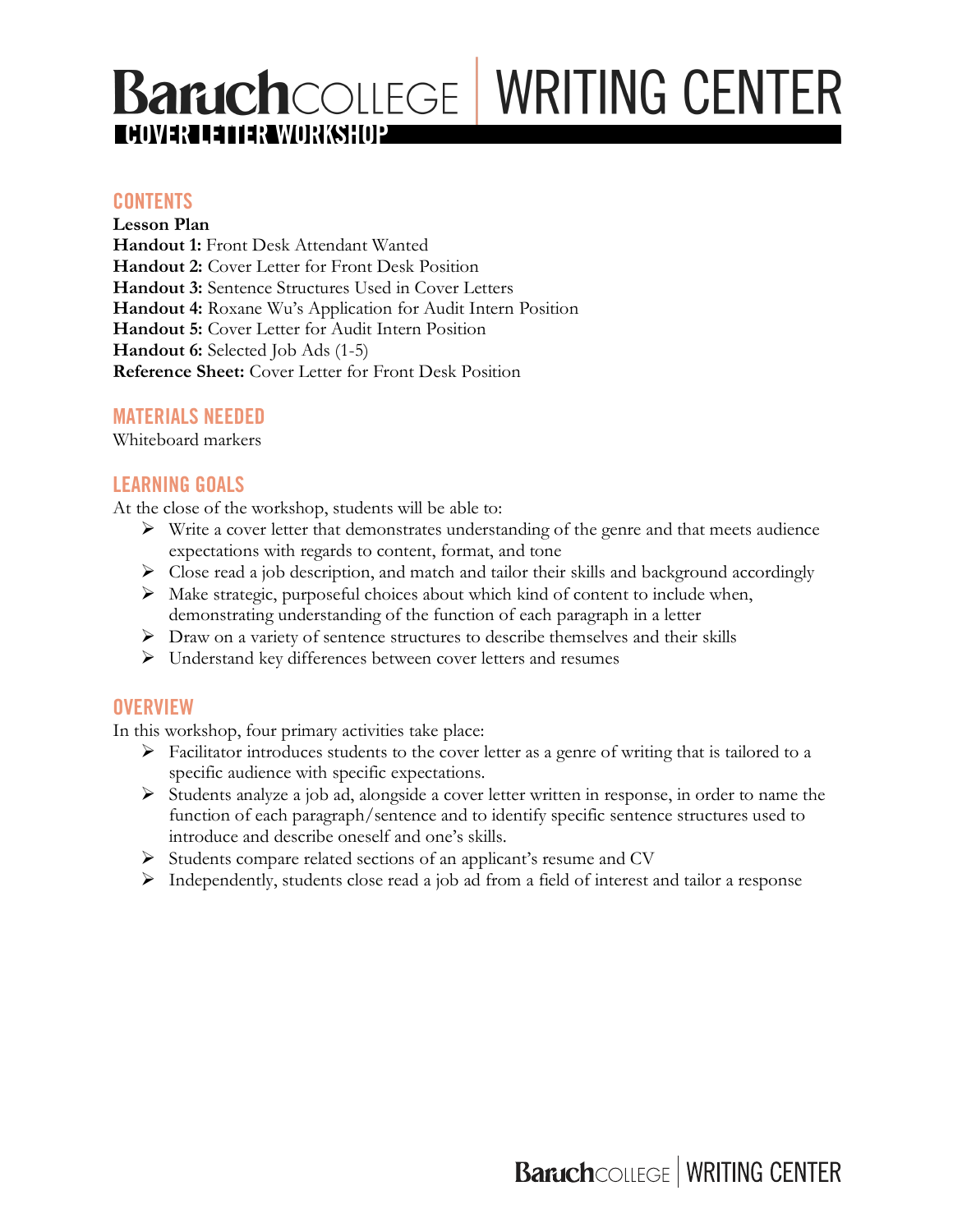### **LESSON PLAN**

#### **Introduction**

Begin by asking how many students have written cover letters. Ask: *What's the purpose of a cover letter?* Elicit or provide the following:

- $\triangleright$  A cover letter expands on your resume to reveal something about you, your skills, and your strengths
- Ø It also *serves as a writing sample*. A clear, persuasive, error-free letter is indicative of the type of work that you might do on the job.

Next, **introduce the cover letter as a genre of writing**: to write a successful one, you have to understand what your audience expects and hopes to see. Today, we will

- $\triangleright$  discuss the specific expectations that accompany this genre;
- $\triangleright$  examine a job ad, and a cover letter written in response, in order to determine how successful cover letter writers tailor their skills to an ad, and to examine the paragraph and sentence structures that they use to do so;
- $\triangleright$  compare related sections of an applicant's resume and cover letter to understand each document's purpose; and
- $\triangleright$  draft a cover letter in response to a job ad.

#### **Part One: Understanding Audience Expectations for Cover Letters (15 min)**

- 1. **Successfully responding to a job ad requires understanding employers' expectations.**
	- Ø **Ask: what is the main goal of writing a cover letter?** Elicit or provide: **To get an interview/response.**
	- Ø **Ask, "What do employers expect you to do in a cover letter?"** Record responses on board. Possible responses might have to do with content, format, tone:
		- To use a tone appropriate for your audience (courteous, professional, interested)
		- To tell them more than they could learn from reading your resume alone
		- To make it clear why you'd be a good fit and why the job appeals to you
		- To describe your educational and work experience, and tailor these to the specific job (often using keywords from the job ad)
		- To help them understand what you learned from your past experiences
		- To explain where you heard about the job and how you can be contacted
		- To address the letter to the specific job and person to which you are applying
		- To include the address, date, and signature in the proper places
		- To use standard formatting: 1 page, single-spaced, 12-point font, 3-4 block paragraphs (including an introduction, 1-2 body paragraphs, and conclusion)
		- To write a letter that is clear, persuasive, spell-checked, and free of grammatical errors
	- Ø **Emphasize that in all cover letters, your main job is to expand on the facts of your resume**, to show your potential employer:
		- 1) why you're interested in the job and
		- 2) why you are the best candidate for the job.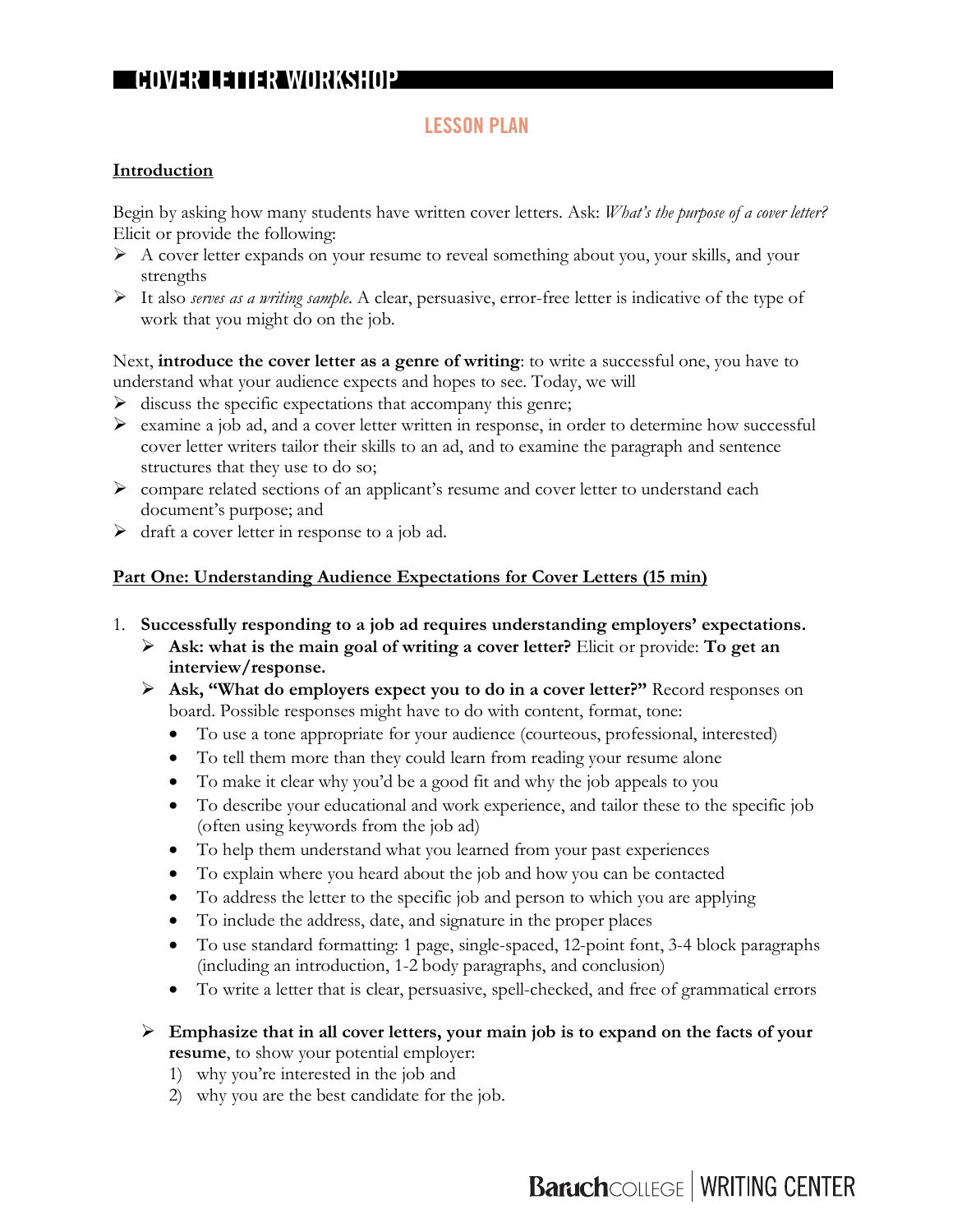- 2. **Clarify that, though we have a good sense of what employers expect from a cover letter, we also know that employers have some varying expectations and values.**
	- Ø These expectations are often coded in job ads themselves.
	- $\triangleright$  Close reading a job ad, paying particular attention to the qualities and skills an employer emphasizes, can help you to determine what an employer is looking for and which skills you should prioritize.
- 3. **Ask: What is the first thing you should do when you see a job ad that interests you?** Elicit: Read it closely.

#### **Part Two: Close Reading the Paragraphs and Sentences in a Cover Letter (30 min)**

- 1. **Distribute Handout 1: "Front Desk Attendant Wanted," explaining to students that this was a recent job ad posted for the Writing Center's Front Desk position**.
	- $\triangleright$  Provide time for students to read independently.
	- $\triangleright$  Encourage them to circle or underline anything that seems important as they read.
- 2. **Ask students which words and phrases stood out to them**.
	- $\triangleright$  Record on the board as students share their answers.
- 3. **Based on their answers, have students imagine what a successful cover letter written in response to this ad might look like.** What should the writer emphasize?
- 4. **Distribute Handout 2: "Cover Letter for Front Desk Attendant Position," explaining to students that this is a student cover letter that was written in response to this job ad.**  Inform students that the right column on Handout 2 will serve as a place to record the group's findings as they read and observe the function of particular sentences and paragraphs in this letter.
- 5. **Have students take turns reading aloud.** 
	- $\triangleright$  As you read, pause at the end of each paragraph (in particular in the introduction and conclusion) to ask students to identify the function of the sentences within, and to have students observe the specific phrases the writer uses to accomplish this work.
	- Ø Record students' observations on the board.
	- $\triangleright$  Draw students' attention to places where the writer specifically links her experience to the job posting (using **keywords**) and to places where the writer introduces background information that makes her unique (speaking a different language). See **Reference Sheet**: Cover Letter for Front Desk Position.
- 6. **Highlight, or ask students to highlight, parts of sentences in the model cover letter that could be used in other cover letter contexts.** (E.g. "I am writing to express my interest in the position of …")
	- $\triangleright$  Explain that there is language common to many cover letters that might be thought of as fairly generic templates, even though the content that completes each of these sentences will be absolutely unique to each applicant.
	- $\triangleright$  Knowing and using some of these templates can help them to feel more confident to know that they are meeting employers' expectations.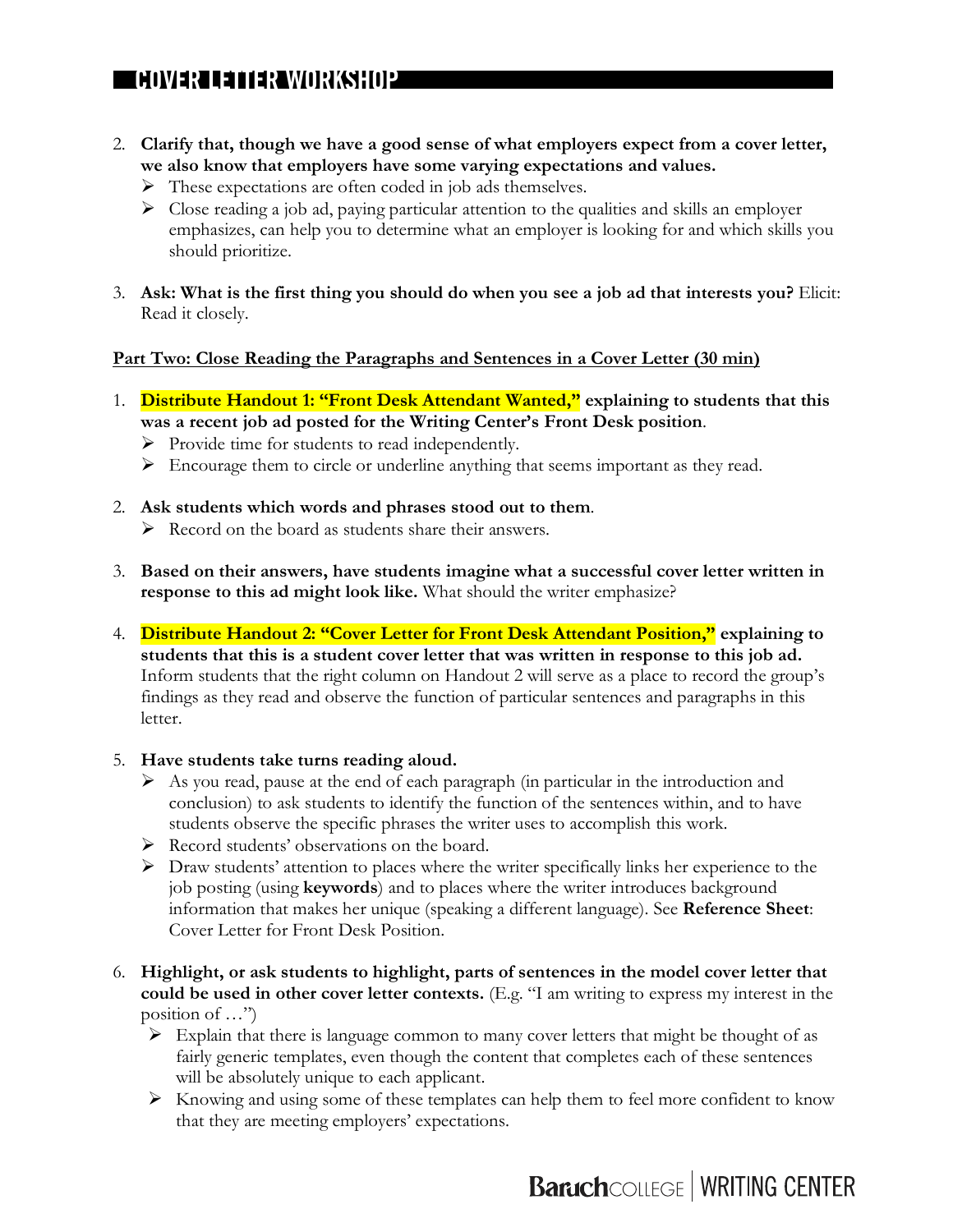#### 7. **Distribute Handout 3: "Sentence Structures Used in Cover Letters."**

- $\triangleright$  Explain that this is a list of such phrases that cover letter writers regularly use to describe themselves and their experience.
- $\triangleright$  Point out that these templates are only possibilities.
- $\triangleright$  Their first step when writing is to decide what it is they intend to say; next, they can draw on these templates to help them to express their thoughts.
- Ø Provide students a few minutes to read, perhaps highlighting ones they can imagine using themselves.

#### **Part Three: Identifying Differences between a Cover Letter and Résumé (15 min)**

- 1. **Say:** It is important that your cover letter not just repeat what you've included in your resume. While you may be referring to the same experiences, you can use the cover letter to influence how a potential employer views, understands, and evaluates your background. Explain that the cover letter allows you to **interpret your resume for the employer** in order to **paint a broader picture of who you are, what you're interested in, and what motivates you to apply to this position**.
- 2. **Pass out Handout 4: "Roxane Wu's Application for Audit Intern Position."** Explain that they will read an excerpt from Roxane's resume and a corresponding excerpt from her cover letter in order to compare how Roxane presents the same experience in both documents.

Start with the first example (the first row) about Roxane's accounts payable internship. **Say:** Imagine yourself in the role of a potential employer. How does the cover letter add to what's already in the resume? What impression of Roxane do you get from the cover letter that you do not from the resume?

Possible student responses:

- Ø "The cover letter is more descriptive."
- Ø "They present information in a different order."
- $\triangleright$  "The cover letter presents the same information as the resume in many cases. I'm not sure why we need to say the same information twice."

**For each student response, ask "Why might Roxane have made that choice?"** Encourage students to discover options for framing or controlling the way a recruiter might view their experience.

For example:

- Ø "The cover letter presents information in a different order than what's on the résumé."  $\Rightarrow$  Build on the student's response to explain that Roxane uses the cover letter to focus the reader's attention (remember that hiring managers are busy and will spend a limited amount of time on each application). In a cover letter, you want to be **selective** and **emphasize key transferrable skills** (in this case, Roxane focuses on analytical skills, her relationships with clients, and her ability to work accurately under pressure).
- $\triangleright$  "The cover letter presents the same information as the resume in many cases. I'm not sure why we need to say the same information twice."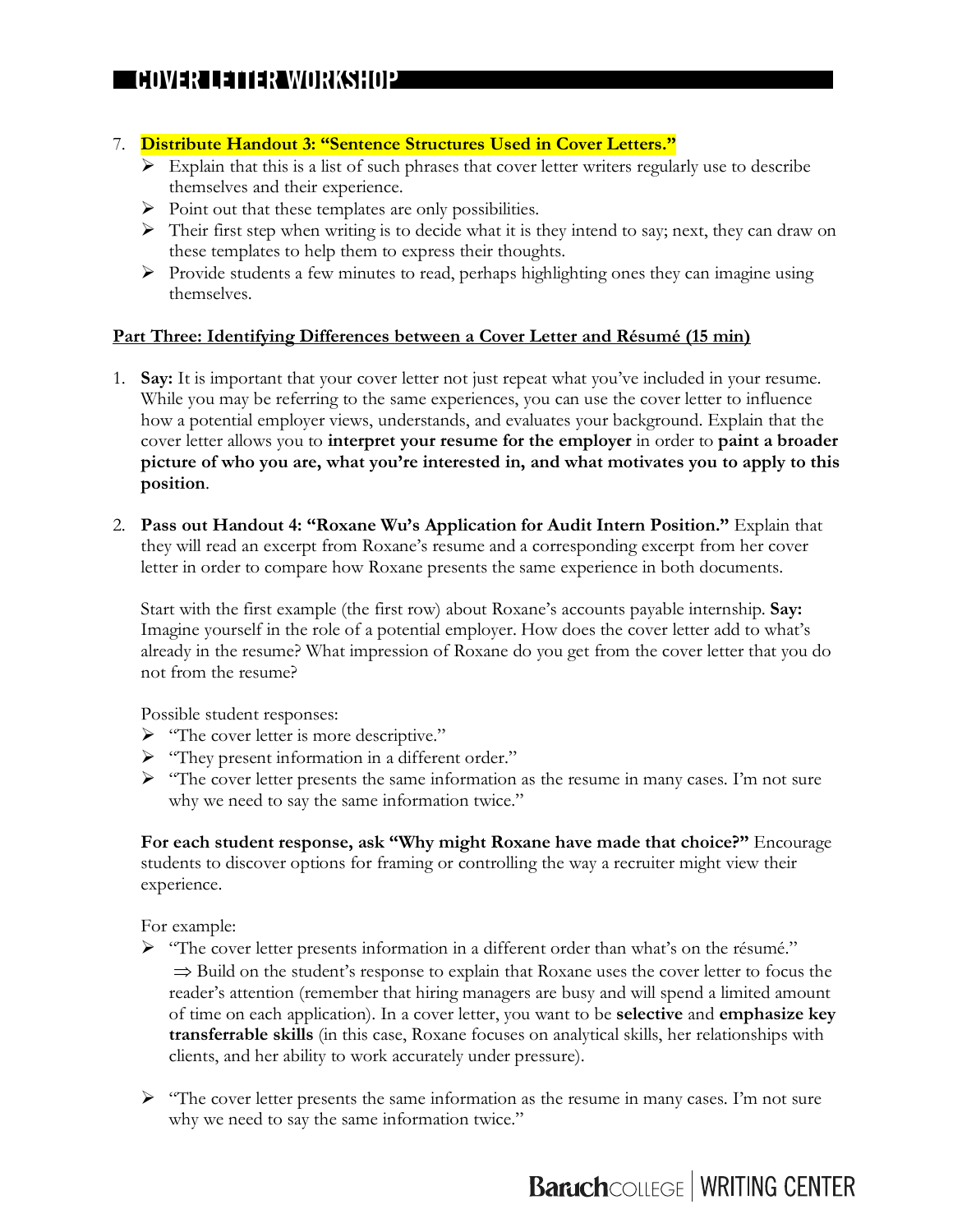$\Rightarrow$  Ask the student to indicate the sentences in the cover letter that seem repetitive. Help them see that, in each instance, the same "facts" are presented differently. For instance, Roxane uses the cover letter to highlight **what she learned** instead of just summarizing what she did. Roxane also explains **how she accomplished tasks** on the job instead of just listing her responsibilities.

- 3. Have students repeat this process of noticing differences in the second row. Here, help students see how the cover letter creates **bridges or links between seemingly distinct experiences listed in the resume.** This gives the employer a more coherent image of her background, interests, and career trajectory.
- 4. Pass out the full model letter: **Handout 5: "Cover Letter for Audit Intern Position**." Tell students that this is Roxane's completed cover letter. While we won't go over it now, they can use as a resource later.

#### **Part Four: Drafting a Cover Letter in Response to a Job Posting**

(If there is time remaining)

- 1. **Pass out Handout 6: "Selected Job Ads (1-5)."**
	- $\triangleright$  Inform students that these ads are for entry-level positions and are drawn from several fields, including accounting, journalism, marketing, corporate communications, and public affairs.
	- $\triangleright$  Ask students to select one ad that interests them, read, and to begin to draft a response, using the templates as desired.
- 2. **Make yourself available for questions as they arise.** Wrap up by asking students to read one sentence from their draft they feel confident about.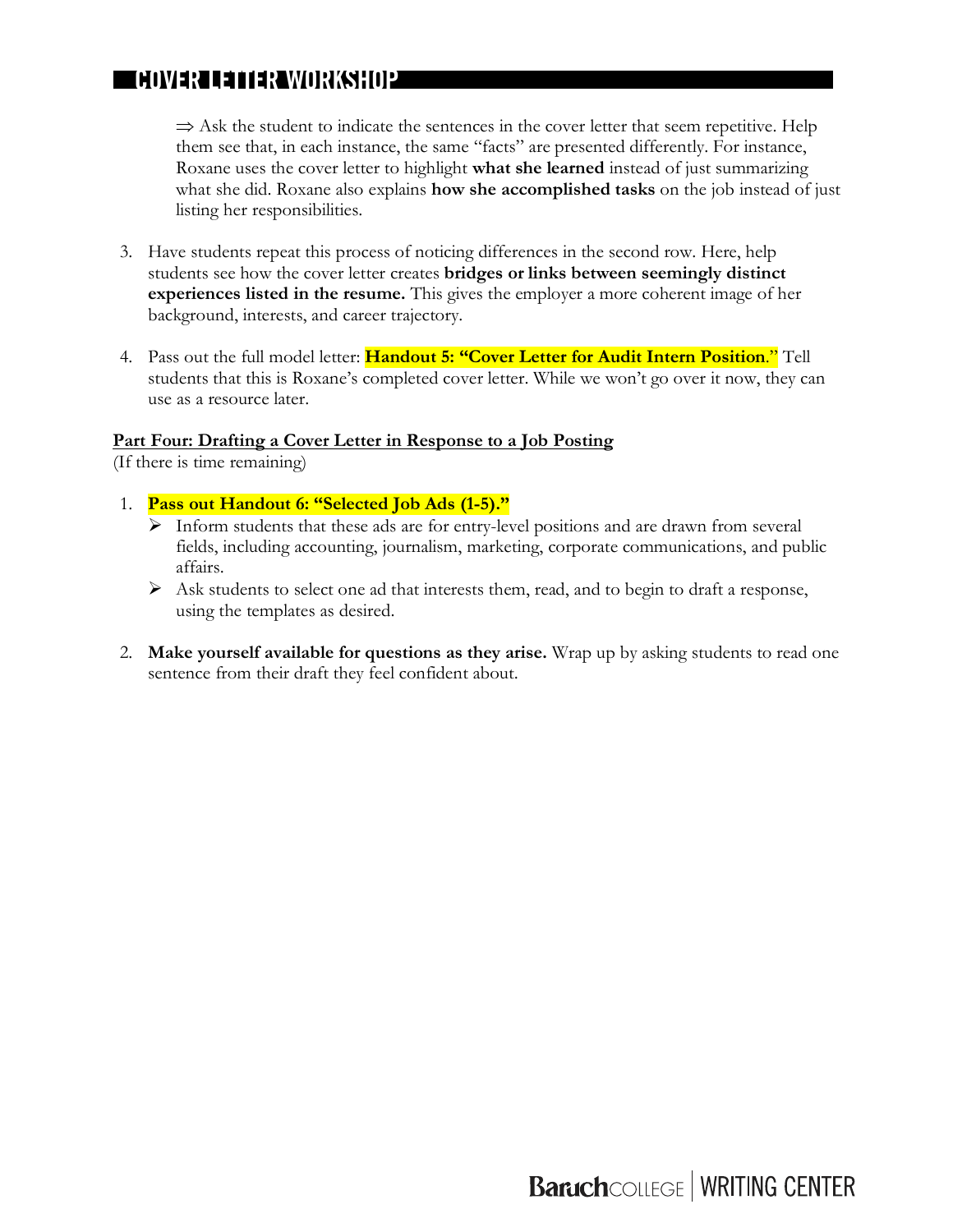## **FRONT DESK ATTENDANT WANTED**

We are looking for bright, reliable, friendly, assertive, self-motivated, organized, detail-oriented people to join our front desk staff. Experience in providing excellent customer service—in an office, a restaurant, through volunteer work, etc.—is a strong plus.

#### **Job responsibilities:**

- **Greeting Students.** You will be the first face students see when they come to the Writing Center or when they call, so a friendly, encouraging, and patient persona is a must. You will greet students, answer their questions, inform them of what they can expect from Writing Center support, and help them sign up for appointments, workshops, and online support.
- **Working with Consultants.** You will let consultants know when students have arrived.
- **Corresponding.** You will be responding to student and faculty e-mail requests, so you need to be able to produce error-free correspondence in a professional and friendly writer's voice.
- **Opening and/or closing the Writing Center.** You will be responsible for opening and/or closing the Center, setting up the computers, and making sure that the Center is operational.
- **Other responsibilities include** assisting the Directors as needed with tasks such as photocopying, recordkeeping, and preparing and distributing materials.

To apply, please email your resume, cover letter, and writing sample to Diana Hamilton, Writing Center Director (diana.hamilton@baruch.cuny.edu).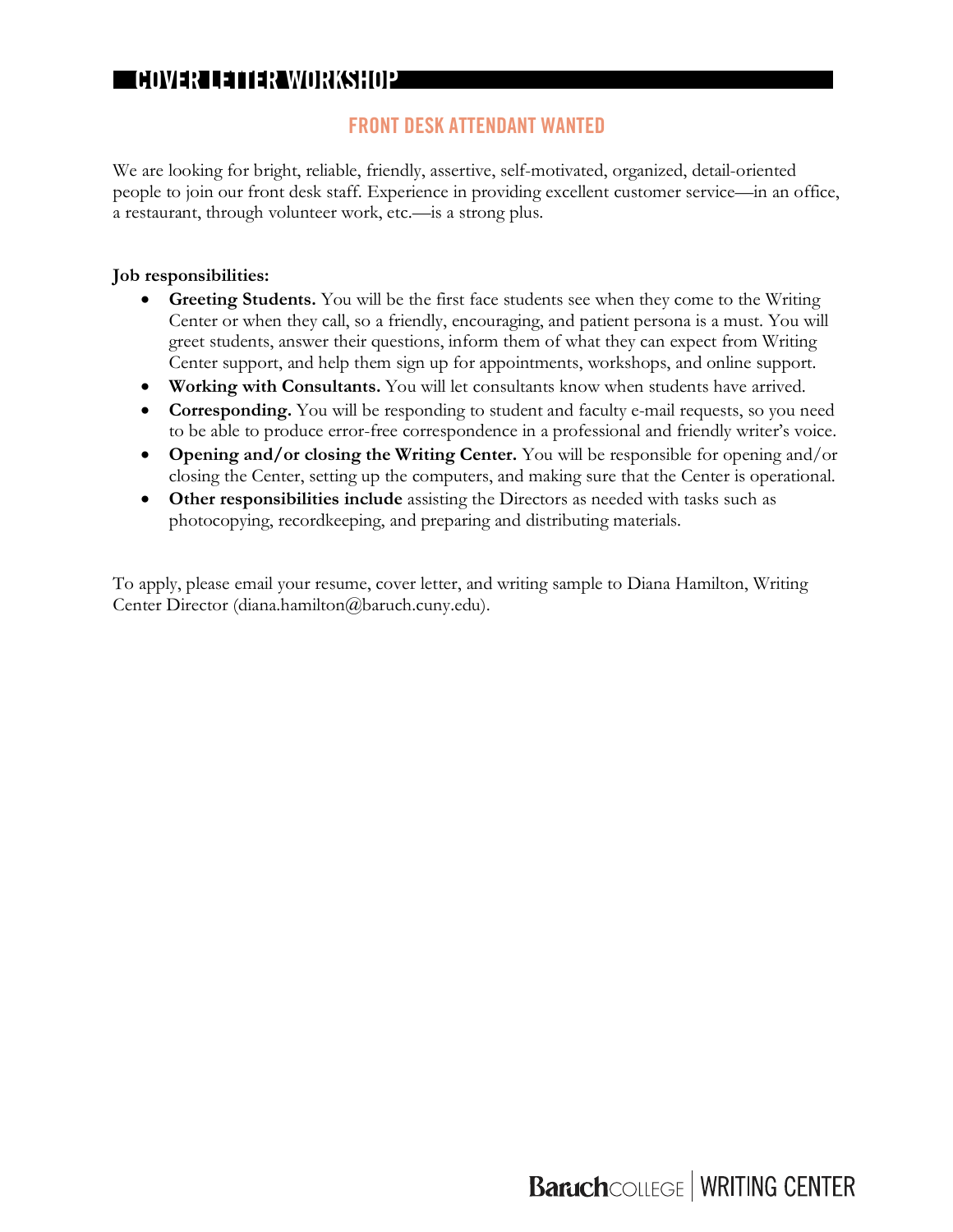#### **COVER LETTER FOR FRONT DESK POSITION**

Labani Basu 112  $35^{\text{th}}$  St, Apt 7 Brooklyn, NY 11232

July 8, 2018

Baruch College Writing Center NVC 8-185, One Bernard Baruch Way New York, NY 10010

Dear Diana Hamilton,

I am writing to apply for the position of front desk attendant at the Baruch College Writing Center. I am currently a rising junior in the Baruch Honors Scholars program. As an English major, aspiring journalist, and editor of the student newspaper, I often meet struggling writers. I know that the Writing Center is an invaluable resource for these students, and I would be eager for the chance to assist with its daily operations.

For the last three years, I served as news editor of *The Ticker* and managed the print and online versions of the news sections. Each week, I assigned stories and edited the articles for my section. These experiences gave me insight into the writing process and working with a team. Editing also taught me to be **detail-oriented** and **self-motivated**—I had to ensure the issue was ready on time, and I was the **last person to look at proofs before** they went to print.

In addition to my editorial experience, I also have extensive **customer service experience**. As a cashier at American Apparel, I assisted customers, **organized** items and helped out at events. As a **volunteer** at Housing Works, I was responsible **for closing the bookstore** on many shifts, and for maintaining a **friendly, bright** persona for the customers who came in looking for book recommendations. I would bring **the same friendliness** to the Center's front desk.

Working with student writers is a passion of mine. Though I grew up speaking Hindi, my education gave me the opportunity to become fluent in English, enabling me to pursue a career as an editor. I would especially love to be a part of the Writing Center's work supporting English language learners. I have attached my resume and writing sample to this email for your review. Please do not hesitate to contact me at l.basu@baruch.edu or (646) 312-0000 if you have any questions about my application. Thank you very much for your time and consideration.

Sincerely,

Labani Basu

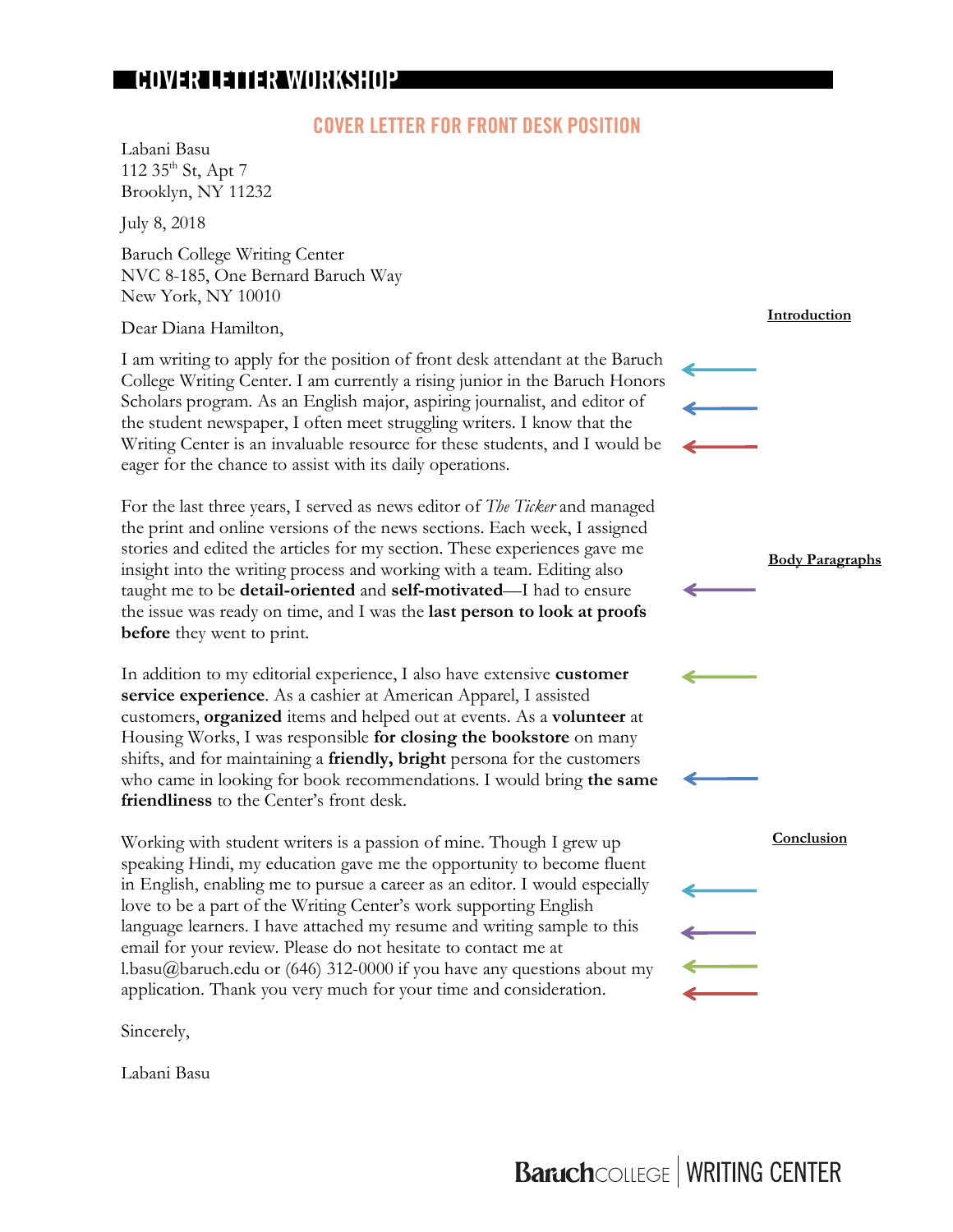## **SENTENCE STRUCTURES USED IN COVER LETTERS**

| I am applying for the front desk position.<br>I heard about the front desk position from Dr. Smith, my English professor, who suggested I contact you.<br>I am extremely interested in learning more about_the front desk position.<br>I think I would be a good match for the job because _____________.<br>How do I describe my education?<br>I am currently a rising junior majoring in English in the Baruch Honors Scholars program.<br>I am currently a junior at Baruch College majoring in English.<br>As a recent graduate of Baruch College's English department, I<br>How do I describe my past work? I<br>served as an intern at ____________.<br>interned at _______________.<br>worked at ________________.<br>was responsible for filing paychecks<br>helped create a filing system/to push a new initiative<br>am familiar with working at a front desk<br>feel very comfortable editing documents based on my experience working at The Ticker<br>How do I describe my skills? I<br>honed my ability to respond quickly to emails<br>developed my ability to respond to students' essays<br>sharpened my editing skills<br>refined my data-entry skills<br>How can I describe my work experience? I<br>have experience editing documents<br>gained experience working with customers<br>possess experience working in the finance industry<br>have extensive experience working in the media industry/in the medical field<br>How can I describe my experience working with others? I<br>worked closely with the head supervisor of marketing.<br>collaborated with a team of interns.<br>How can I describe my leadership experience? I<br>organized a company-wide effort/events<br>led <u>my group</u><br>managed a team of my peers<br>created a new database<br>How can I introduce my unique background?<br>I come from a diverse background. My family is Indian<br>My time overseas taught me<br>Having grown up in a Hindi-speaking household, I have a passion for learning new languages.<br>How do I close/ask for a response?<br>Thank you for your time and consideration.<br>Please contact me if you have any questions. |                                               |  |  |
|-----------------------------------------------------------------------------------------------------------------------------------------------------------------------------------------------------------------------------------------------------------------------------------------------------------------------------------------------------------------------------------------------------------------------------------------------------------------------------------------------------------------------------------------------------------------------------------------------------------------------------------------------------------------------------------------------------------------------------------------------------------------------------------------------------------------------------------------------------------------------------------------------------------------------------------------------------------------------------------------------------------------------------------------------------------------------------------------------------------------------------------------------------------------------------------------------------------------------------------------------------------------------------------------------------------------------------------------------------------------------------------------------------------------------------------------------------------------------------------------------------------------------------------------------------------------------------------------------------------------------------------------------------------------------------------------------------------------------------------------------------------------------------------------------------------------------------------------------------------------------------------------------------------------------------------------------------------------------------------------------------------------------------------------------------------------------------------------------------------------------------------------------------------|-----------------------------------------------|--|--|
|                                                                                                                                                                                                                                                                                                                                                                                                                                                                                                                                                                                                                                                                                                                                                                                                                                                                                                                                                                                                                                                                                                                                                                                                                                                                                                                                                                                                                                                                                                                                                                                                                                                                                                                                                                                                                                                                                                                                                                                                                                                                                                                                                           | How do I introduce myself?                    |  |  |
|                                                                                                                                                                                                                                                                                                                                                                                                                                                                                                                                                                                                                                                                                                                                                                                                                                                                                                                                                                                                                                                                                                                                                                                                                                                                                                                                                                                                                                                                                                                                                                                                                                                                                                                                                                                                                                                                                                                                                                                                                                                                                                                                                           |                                               |  |  |
|                                                                                                                                                                                                                                                                                                                                                                                                                                                                                                                                                                                                                                                                                                                                                                                                                                                                                                                                                                                                                                                                                                                                                                                                                                                                                                                                                                                                                                                                                                                                                                                                                                                                                                                                                                                                                                                                                                                                                                                                                                                                                                                                                           |                                               |  |  |
|                                                                                                                                                                                                                                                                                                                                                                                                                                                                                                                                                                                                                                                                                                                                                                                                                                                                                                                                                                                                                                                                                                                                                                                                                                                                                                                                                                                                                                                                                                                                                                                                                                                                                                                                                                                                                                                                                                                                                                                                                                                                                                                                                           |                                               |  |  |
|                                                                                                                                                                                                                                                                                                                                                                                                                                                                                                                                                                                                                                                                                                                                                                                                                                                                                                                                                                                                                                                                                                                                                                                                                                                                                                                                                                                                                                                                                                                                                                                                                                                                                                                                                                                                                                                                                                                                                                                                                                                                                                                                                           |                                               |  |  |
|                                                                                                                                                                                                                                                                                                                                                                                                                                                                                                                                                                                                                                                                                                                                                                                                                                                                                                                                                                                                                                                                                                                                                                                                                                                                                                                                                                                                                                                                                                                                                                                                                                                                                                                                                                                                                                                                                                                                                                                                                                                                                                                                                           |                                               |  |  |
|                                                                                                                                                                                                                                                                                                                                                                                                                                                                                                                                                                                                                                                                                                                                                                                                                                                                                                                                                                                                                                                                                                                                                                                                                                                                                                                                                                                                                                                                                                                                                                                                                                                                                                                                                                                                                                                                                                                                                                                                                                                                                                                                                           |                                               |  |  |
|                                                                                                                                                                                                                                                                                                                                                                                                                                                                                                                                                                                                                                                                                                                                                                                                                                                                                                                                                                                                                                                                                                                                                                                                                                                                                                                                                                                                                                                                                                                                                                                                                                                                                                                                                                                                                                                                                                                                                                                                                                                                                                                                                           |                                               |  |  |
|                                                                                                                                                                                                                                                                                                                                                                                                                                                                                                                                                                                                                                                                                                                                                                                                                                                                                                                                                                                                                                                                                                                                                                                                                                                                                                                                                                                                                                                                                                                                                                                                                                                                                                                                                                                                                                                                                                                                                                                                                                                                                                                                                           |                                               |  |  |
|                                                                                                                                                                                                                                                                                                                                                                                                                                                                                                                                                                                                                                                                                                                                                                                                                                                                                                                                                                                                                                                                                                                                                                                                                                                                                                                                                                                                                                                                                                                                                                                                                                                                                                                                                                                                                                                                                                                                                                                                                                                                                                                                                           |                                               |  |  |
|                                                                                                                                                                                                                                                                                                                                                                                                                                                                                                                                                                                                                                                                                                                                                                                                                                                                                                                                                                                                                                                                                                                                                                                                                                                                                                                                                                                                                                                                                                                                                                                                                                                                                                                                                                                                                                                                                                                                                                                                                                                                                                                                                           |                                               |  |  |
|                                                                                                                                                                                                                                                                                                                                                                                                                                                                                                                                                                                                                                                                                                                                                                                                                                                                                                                                                                                                                                                                                                                                                                                                                                                                                                                                                                                                                                                                                                                                                                                                                                                                                                                                                                                                                                                                                                                                                                                                                                                                                                                                                           |                                               |  |  |
|                                                                                                                                                                                                                                                                                                                                                                                                                                                                                                                                                                                                                                                                                                                                                                                                                                                                                                                                                                                                                                                                                                                                                                                                                                                                                                                                                                                                                                                                                                                                                                                                                                                                                                                                                                                                                                                                                                                                                                                                                                                                                                                                                           |                                               |  |  |
|                                                                                                                                                                                                                                                                                                                                                                                                                                                                                                                                                                                                                                                                                                                                                                                                                                                                                                                                                                                                                                                                                                                                                                                                                                                                                                                                                                                                                                                                                                                                                                                                                                                                                                                                                                                                                                                                                                                                                                                                                                                                                                                                                           |                                               |  |  |
|                                                                                                                                                                                                                                                                                                                                                                                                                                                                                                                                                                                                                                                                                                                                                                                                                                                                                                                                                                                                                                                                                                                                                                                                                                                                                                                                                                                                                                                                                                                                                                                                                                                                                                                                                                                                                                                                                                                                                                                                                                                                                                                                                           |                                               |  |  |
|                                                                                                                                                                                                                                                                                                                                                                                                                                                                                                                                                                                                                                                                                                                                                                                                                                                                                                                                                                                                                                                                                                                                                                                                                                                                                                                                                                                                                                                                                                                                                                                                                                                                                                                                                                                                                                                                                                                                                                                                                                                                                                                                                           |                                               |  |  |
|                                                                                                                                                                                                                                                                                                                                                                                                                                                                                                                                                                                                                                                                                                                                                                                                                                                                                                                                                                                                                                                                                                                                                                                                                                                                                                                                                                                                                                                                                                                                                                                                                                                                                                                                                                                                                                                                                                                                                                                                                                                                                                                                                           |                                               |  |  |
|                                                                                                                                                                                                                                                                                                                                                                                                                                                                                                                                                                                                                                                                                                                                                                                                                                                                                                                                                                                                                                                                                                                                                                                                                                                                                                                                                                                                                                                                                                                                                                                                                                                                                                                                                                                                                                                                                                                                                                                                                                                                                                                                                           |                                               |  |  |
|                                                                                                                                                                                                                                                                                                                                                                                                                                                                                                                                                                                                                                                                                                                                                                                                                                                                                                                                                                                                                                                                                                                                                                                                                                                                                                                                                                                                                                                                                                                                                                                                                                                                                                                                                                                                                                                                                                                                                                                                                                                                                                                                                           |                                               |  |  |
|                                                                                                                                                                                                                                                                                                                                                                                                                                                                                                                                                                                                                                                                                                                                                                                                                                                                                                                                                                                                                                                                                                                                                                                                                                                                                                                                                                                                                                                                                                                                                                                                                                                                                                                                                                                                                                                                                                                                                                                                                                                                                                                                                           |                                               |  |  |
|                                                                                                                                                                                                                                                                                                                                                                                                                                                                                                                                                                                                                                                                                                                                                                                                                                                                                                                                                                                                                                                                                                                                                                                                                                                                                                                                                                                                                                                                                                                                                                                                                                                                                                                                                                                                                                                                                                                                                                                                                                                                                                                                                           |                                               |  |  |
|                                                                                                                                                                                                                                                                                                                                                                                                                                                                                                                                                                                                                                                                                                                                                                                                                                                                                                                                                                                                                                                                                                                                                                                                                                                                                                                                                                                                                                                                                                                                                                                                                                                                                                                                                                                                                                                                                                                                                                                                                                                                                                                                                           |                                               |  |  |
|                                                                                                                                                                                                                                                                                                                                                                                                                                                                                                                                                                                                                                                                                                                                                                                                                                                                                                                                                                                                                                                                                                                                                                                                                                                                                                                                                                                                                                                                                                                                                                                                                                                                                                                                                                                                                                                                                                                                                                                                                                                                                                                                                           |                                               |  |  |
|                                                                                                                                                                                                                                                                                                                                                                                                                                                                                                                                                                                                                                                                                                                                                                                                                                                                                                                                                                                                                                                                                                                                                                                                                                                                                                                                                                                                                                                                                                                                                                                                                                                                                                                                                                                                                                                                                                                                                                                                                                                                                                                                                           |                                               |  |  |
|                                                                                                                                                                                                                                                                                                                                                                                                                                                                                                                                                                                                                                                                                                                                                                                                                                                                                                                                                                                                                                                                                                                                                                                                                                                                                                                                                                                                                                                                                                                                                                                                                                                                                                                                                                                                                                                                                                                                                                                                                                                                                                                                                           |                                               |  |  |
|                                                                                                                                                                                                                                                                                                                                                                                                                                                                                                                                                                                                                                                                                                                                                                                                                                                                                                                                                                                                                                                                                                                                                                                                                                                                                                                                                                                                                                                                                                                                                                                                                                                                                                                                                                                                                                                                                                                                                                                                                                                                                                                                                           |                                               |  |  |
|                                                                                                                                                                                                                                                                                                                                                                                                                                                                                                                                                                                                                                                                                                                                                                                                                                                                                                                                                                                                                                                                                                                                                                                                                                                                                                                                                                                                                                                                                                                                                                                                                                                                                                                                                                                                                                                                                                                                                                                                                                                                                                                                                           |                                               |  |  |
|                                                                                                                                                                                                                                                                                                                                                                                                                                                                                                                                                                                                                                                                                                                                                                                                                                                                                                                                                                                                                                                                                                                                                                                                                                                                                                                                                                                                                                                                                                                                                                                                                                                                                                                                                                                                                                                                                                                                                                                                                                                                                                                                                           |                                               |  |  |
|                                                                                                                                                                                                                                                                                                                                                                                                                                                                                                                                                                                                                                                                                                                                                                                                                                                                                                                                                                                                                                                                                                                                                                                                                                                                                                                                                                                                                                                                                                                                                                                                                                                                                                                                                                                                                                                                                                                                                                                                                                                                                                                                                           |                                               |  |  |
|                                                                                                                                                                                                                                                                                                                                                                                                                                                                                                                                                                                                                                                                                                                                                                                                                                                                                                                                                                                                                                                                                                                                                                                                                                                                                                                                                                                                                                                                                                                                                                                                                                                                                                                                                                                                                                                                                                                                                                                                                                                                                                                                                           |                                               |  |  |
|                                                                                                                                                                                                                                                                                                                                                                                                                                                                                                                                                                                                                                                                                                                                                                                                                                                                                                                                                                                                                                                                                                                                                                                                                                                                                                                                                                                                                                                                                                                                                                                                                                                                                                                                                                                                                                                                                                                                                                                                                                                                                                                                                           |                                               |  |  |
|                                                                                                                                                                                                                                                                                                                                                                                                                                                                                                                                                                                                                                                                                                                                                                                                                                                                                                                                                                                                                                                                                                                                                                                                                                                                                                                                                                                                                                                                                                                                                                                                                                                                                                                                                                                                                                                                                                                                                                                                                                                                                                                                                           |                                               |  |  |
|                                                                                                                                                                                                                                                                                                                                                                                                                                                                                                                                                                                                                                                                                                                                                                                                                                                                                                                                                                                                                                                                                                                                                                                                                                                                                                                                                                                                                                                                                                                                                                                                                                                                                                                                                                                                                                                                                                                                                                                                                                                                                                                                                           |                                               |  |  |
|                                                                                                                                                                                                                                                                                                                                                                                                                                                                                                                                                                                                                                                                                                                                                                                                                                                                                                                                                                                                                                                                                                                                                                                                                                                                                                                                                                                                                                                                                                                                                                                                                                                                                                                                                                                                                                                                                                                                                                                                                                                                                                                                                           |                                               |  |  |
|                                                                                                                                                                                                                                                                                                                                                                                                                                                                                                                                                                                                                                                                                                                                                                                                                                                                                                                                                                                                                                                                                                                                                                                                                                                                                                                                                                                                                                                                                                                                                                                                                                                                                                                                                                                                                                                                                                                                                                                                                                                                                                                                                           |                                               |  |  |
|                                                                                                                                                                                                                                                                                                                                                                                                                                                                                                                                                                                                                                                                                                                                                                                                                                                                                                                                                                                                                                                                                                                                                                                                                                                                                                                                                                                                                                                                                                                                                                                                                                                                                                                                                                                                                                                                                                                                                                                                                                                                                                                                                           |                                               |  |  |
|                                                                                                                                                                                                                                                                                                                                                                                                                                                                                                                                                                                                                                                                                                                                                                                                                                                                                                                                                                                                                                                                                                                                                                                                                                                                                                                                                                                                                                                                                                                                                                                                                                                                                                                                                                                                                                                                                                                                                                                                                                                                                                                                                           |                                               |  |  |
|                                                                                                                                                                                                                                                                                                                                                                                                                                                                                                                                                                                                                                                                                                                                                                                                                                                                                                                                                                                                                                                                                                                                                                                                                                                                                                                                                                                                                                                                                                                                                                                                                                                                                                                                                                                                                                                                                                                                                                                                                                                                                                                                                           |                                               |  |  |
|                                                                                                                                                                                                                                                                                                                                                                                                                                                                                                                                                                                                                                                                                                                                                                                                                                                                                                                                                                                                                                                                                                                                                                                                                                                                                                                                                                                                                                                                                                                                                                                                                                                                                                                                                                                                                                                                                                                                                                                                                                                                                                                                                           |                                               |  |  |
|                                                                                                                                                                                                                                                                                                                                                                                                                                                                                                                                                                                                                                                                                                                                                                                                                                                                                                                                                                                                                                                                                                                                                                                                                                                                                                                                                                                                                                                                                                                                                                                                                                                                                                                                                                                                                                                                                                                                                                                                                                                                                                                                                           |                                               |  |  |
|                                                                                                                                                                                                                                                                                                                                                                                                                                                                                                                                                                                                                                                                                                                                                                                                                                                                                                                                                                                                                                                                                                                                                                                                                                                                                                                                                                                                                                                                                                                                                                                                                                                                                                                                                                                                                                                                                                                                                                                                                                                                                                                                                           |                                               |  |  |
|                                                                                                                                                                                                                                                                                                                                                                                                                                                                                                                                                                                                                                                                                                                                                                                                                                                                                                                                                                                                                                                                                                                                                                                                                                                                                                                                                                                                                                                                                                                                                                                                                                                                                                                                                                                                                                                                                                                                                                                                                                                                                                                                                           |                                               |  |  |
|                                                                                                                                                                                                                                                                                                                                                                                                                                                                                                                                                                                                                                                                                                                                                                                                                                                                                                                                                                                                                                                                                                                                                                                                                                                                                                                                                                                                                                                                                                                                                                                                                                                                                                                                                                                                                                                                                                                                                                                                                                                                                                                                                           |                                               |  |  |
|                                                                                                                                                                                                                                                                                                                                                                                                                                                                                                                                                                                                                                                                                                                                                                                                                                                                                                                                                                                                                                                                                                                                                                                                                                                                                                                                                                                                                                                                                                                                                                                                                                                                                                                                                                                                                                                                                                                                                                                                                                                                                                                                                           |                                               |  |  |
|                                                                                                                                                                                                                                                                                                                                                                                                                                                                                                                                                                                                                                                                                                                                                                                                                                                                                                                                                                                                                                                                                                                                                                                                                                                                                                                                                                                                                                                                                                                                                                                                                                                                                                                                                                                                                                                                                                                                                                                                                                                                                                                                                           |                                               |  |  |
|                                                                                                                                                                                                                                                                                                                                                                                                                                                                                                                                                                                                                                                                                                                                                                                                                                                                                                                                                                                                                                                                                                                                                                                                                                                                                                                                                                                                                                                                                                                                                                                                                                                                                                                                                                                                                                                                                                                                                                                                                                                                                                                                                           |                                               |  |  |
|                                                                                                                                                                                                                                                                                                                                                                                                                                                                                                                                                                                                                                                                                                                                                                                                                                                                                                                                                                                                                                                                                                                                                                                                                                                                                                                                                                                                                                                                                                                                                                                                                                                                                                                                                                                                                                                                                                                                                                                                                                                                                                                                                           |                                               |  |  |
|                                                                                                                                                                                                                                                                                                                                                                                                                                                                                                                                                                                                                                                                                                                                                                                                                                                                                                                                                                                                                                                                                                                                                                                                                                                                                                                                                                                                                                                                                                                                                                                                                                                                                                                                                                                                                                                                                                                                                                                                                                                                                                                                                           |                                               |  |  |
|                                                                                                                                                                                                                                                                                                                                                                                                                                                                                                                                                                                                                                                                                                                                                                                                                                                                                                                                                                                                                                                                                                                                                                                                                                                                                                                                                                                                                                                                                                                                                                                                                                                                                                                                                                                                                                                                                                                                                                                                                                                                                                                                                           |                                               |  |  |
|                                                                                                                                                                                                                                                                                                                                                                                                                                                                                                                                                                                                                                                                                                                                                                                                                                                                                                                                                                                                                                                                                                                                                                                                                                                                                                                                                                                                                                                                                                                                                                                                                                                                                                                                                                                                                                                                                                                                                                                                                                                                                                                                                           |                                               |  |  |
|                                                                                                                                                                                                                                                                                                                                                                                                                                                                                                                                                                                                                                                                                                                                                                                                                                                                                                                                                                                                                                                                                                                                                                                                                                                                                                                                                                                                                                                                                                                                                                                                                                                                                                                                                                                                                                                                                                                                                                                                                                                                                                                                                           |                                               |  |  |
|                                                                                                                                                                                                                                                                                                                                                                                                                                                                                                                                                                                                                                                                                                                                                                                                                                                                                                                                                                                                                                                                                                                                                                                                                                                                                                                                                                                                                                                                                                                                                                                                                                                                                                                                                                                                                                                                                                                                                                                                                                                                                                                                                           |                                               |  |  |
|                                                                                                                                                                                                                                                                                                                                                                                                                                                                                                                                                                                                                                                                                                                                                                                                                                                                                                                                                                                                                                                                                                                                                                                                                                                                                                                                                                                                                                                                                                                                                                                                                                                                                                                                                                                                                                                                                                                                                                                                                                                                                                                                                           |                                               |  |  |
|                                                                                                                                                                                                                                                                                                                                                                                                                                                                                                                                                                                                                                                                                                                                                                                                                                                                                                                                                                                                                                                                                                                                                                                                                                                                                                                                                                                                                                                                                                                                                                                                                                                                                                                                                                                                                                                                                                                                                                                                                                                                                                                                                           | I look extremely forward to hearing from you. |  |  |
| I look forward to the opportunity of discussing this position with you in person.                                                                                                                                                                                                                                                                                                                                                                                                                                                                                                                                                                                                                                                                                                                                                                                                                                                                                                                                                                                                                                                                                                                                                                                                                                                                                                                                                                                                                                                                                                                                                                                                                                                                                                                                                                                                                                                                                                                                                                                                                                                                         |                                               |  |  |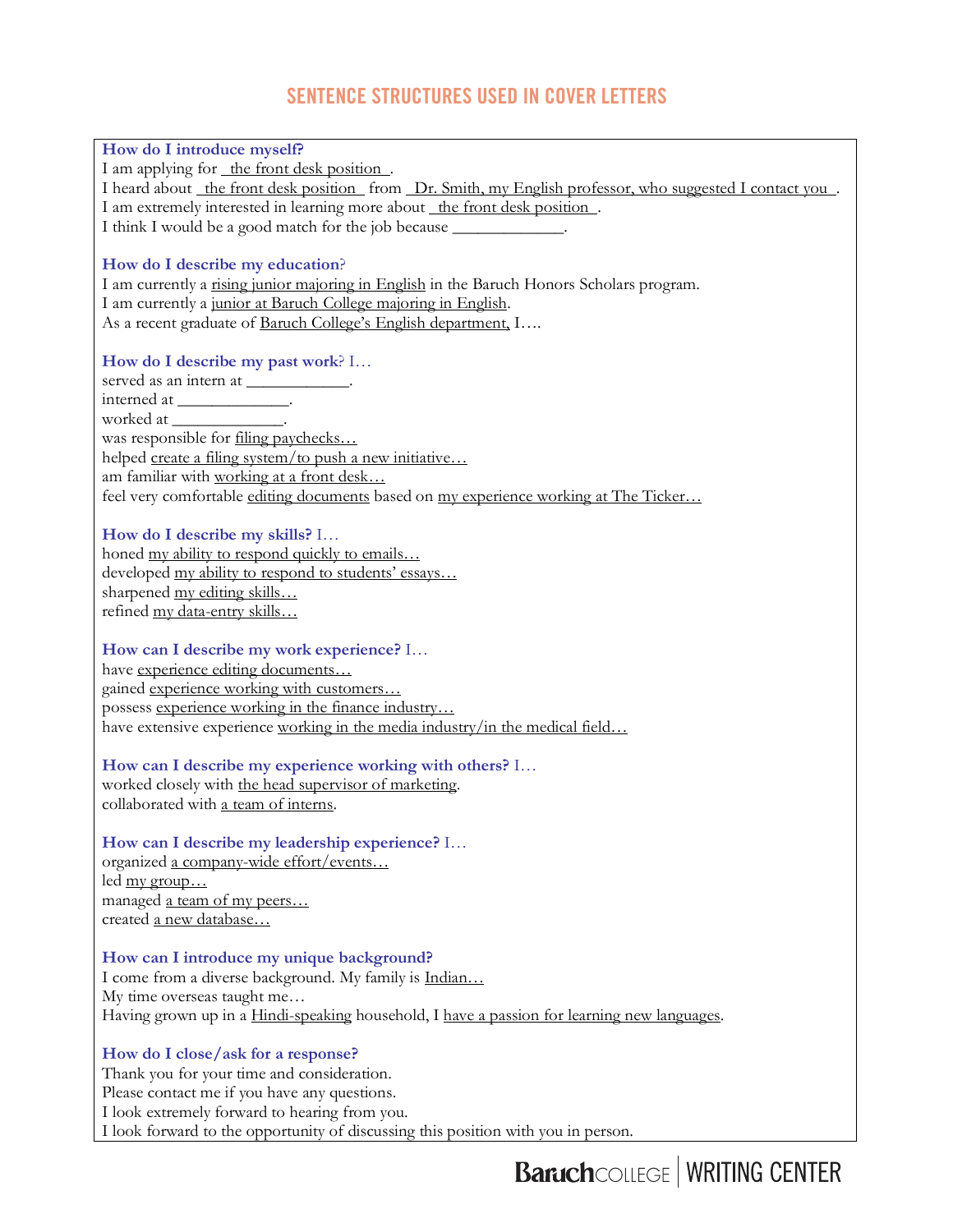## **ROXANE WU'S APPLICATION FOR AUDIT INTERN POSITION**

| <b>RÉSUMÉ</b>                                                                                                                                                                                                                                                                                                                                                                                                                                                                                                                                                                                                    | <b>COVER LETTER</b>                                                                                                                                                                                                                                                                                                                                                                                                                                                                                                                                                                                                                                     |
|------------------------------------------------------------------------------------------------------------------------------------------------------------------------------------------------------------------------------------------------------------------------------------------------------------------------------------------------------------------------------------------------------------------------------------------------------------------------------------------------------------------------------------------------------------------------------------------------------------------|---------------------------------------------------------------------------------------------------------------------------------------------------------------------------------------------------------------------------------------------------------------------------------------------------------------------------------------------------------------------------------------------------------------------------------------------------------------------------------------------------------------------------------------------------------------------------------------------------------------------------------------------------------|
| <b>WORK EXPERIENCE</b><br><b>Accounts Payable Intern, Local Bushel, New York, NY</b><br>Identified discrepancies and partial payments to reconcile vendor<br>$\bullet$<br>statements<br>Filed vendor invoices in a timely manner<br>$\bullet$<br>Worked with the accounting staff to meet monthly deadlines<br>Maintained clear communication to ensure excellent customer<br>service                                                                                                                                                                                                                            | In my 2017 Accounts Payable Internship at Local Bushel, I<br>applied the strong analytic skills I have gained through my<br>coursework. At Local Bushel, I learned the importance of<br>developing relationships with vendors and clients to ensure ease<br>of communication throughout the billing cycle. Working with<br>staff accountants, I implemented this knowledge to analyze<br>client data, identify discrepancies, and reconcile accounts under<br>tight deadlines. My ability to adapt to client needs and work<br>accurately under pressure make me well qualified for the<br>internship at Deloitte, and                                  |
| <b>LEADERSHIP EXPERIENCE</b><br>Conversation Partner Program, Member, Baruch College<br>Match native and non-native speakers for conversation practice<br>Write text for flyers and social media to promote events and spread<br>awareness on campus<br>Girl Up Baruch (Student Club), Member, Baruch College<br>Assist with events and fundraisers to create awareness about<br>educational inequality's effects on women<br>Center for Family Life in Sunset Park, Volunteer, Brooklyn, NY<br>As a computer lab volunteer, assisted individuals with searching the<br>internet and other basic computer skills | In addition, as a member of the Conversation Partner Program,<br>I encourage cultural exchange. In matching native and<br>nonnative speakers for conversation, and in promoting our<br>events via flyers and Facebook, I help create spaces for cross-<br>cultural communication and the development of language skills<br>on campus. As a member of CPP, as well as volunteer at the<br>Center for Family Life (2014-16), I have strived to empower<br>others in the pursuit of their career goals. With a demonstrated<br>record of building community, I look forward to contributing<br>to the culture of mentorship and collaboration at Deloitte. |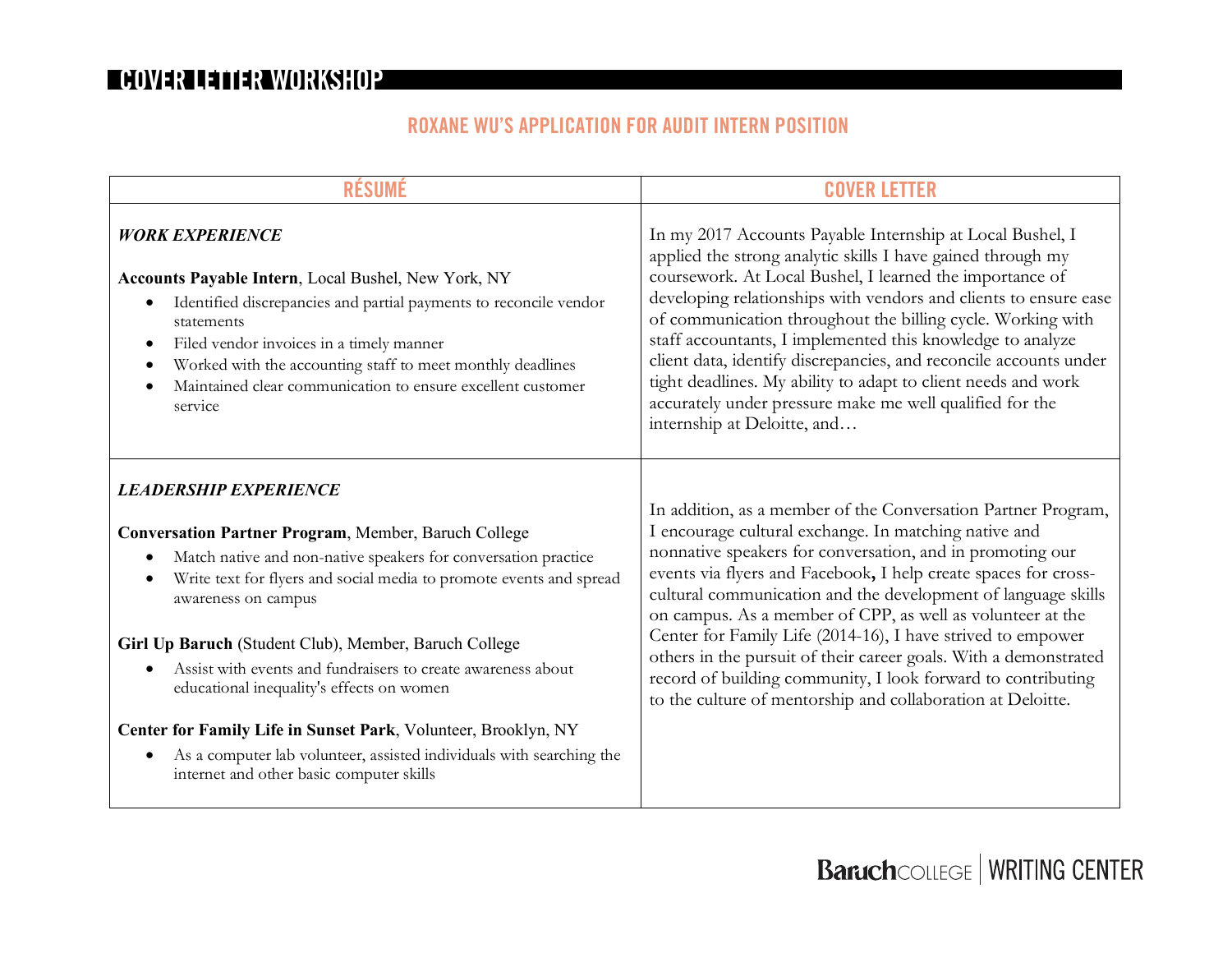## **COVER LETTER FOR AUDIT INTERN POSITION**

Dear Hiring Manager:

I am writing to apply for the position of 2019 Winter Audit & Assurance Staff Intern at Deloitte. I am currently a junior working towards my B.B.A. in Accounting at Baruch College, Zicklin School of Business. Through my conversations with Mr. David Yu and Ms. Maria Small, I have learned that the company is committed to creating a diverse workforce. As a first generation Asian-American with a demonstrated record of building community, I believe I would make valuable contribution to Deloitte while deepening my knowledge of the audit profession. **My strong analytic skills, my leadership ability, and my ability to work on a team distinguish me as** an applicant for the winter audit internship.

In my 2017 Accounts Payable Internship at Local Bushel, I applied the strong analytic skills I have gained through my coursework. At Local Bushel, **I learned the importance of** developing relationships with vendors and clients to ensure ease of communication throughout the billing cycle. Working with staff accountants, I implemented this knowledge to analyze client data, identify discrepancies, and reconcile accounts under tight deadlines. My ability to adapt to client needs and work accurately under pressure make me well qualified for the internship at Deloitte, and I would look forward to further expanding my skillset through close work with audit professionals.

In my work and volunteer roles, I use my leadership and communication skills to create communities in which individuals' diverse strengths contribute to our shared goals. At Irvington, I trained and mentored new servers to maintain consistency of polite and prompt service in the restaurant's dynamic environment. In addition, as a member of the Conversations Partner Program, I encourage cultural exchange. In matching native and nonnative speakers for conversation, and in promoting our events via flyers and Facebook, I help create spaces for cross-cultural communication and the development of language skills on campus. **As a member of CPP, as well as volunteer at the Center for Family Life (2014-16), I have strived to** empower others in the pursuit of their career goals. I would bring this same drive and expertise to the Audit Intern position at Deloitte.

At the Baruch Accounting Society Networking luncheon, I was impressed by the Deloitte staff's high level of enthusiasm, and the guidance I received from Ms. Small in my one-on-one session helped me to focus my goals. The mentorship possibilities at Deloitte would be invaluable as I prepare for a career in accounting. My resume is attached for your review. I would enjoy the opportunity to further discuss my qualifications in person. You can contact me at Roxane.Wu@baruch.cuny.edu or via phone at (347) 555-1409. Thank you very much for your consideration. I look forward to hearing from you.

Sincerely,

Roxane Wu

#### **Introduction**

Identifies the position of interest Introduces academic background including degree, major, and college

affiliation. Demonstrates interest in company, and ties this to personal background & motivation

Summarizes why she is a good fit for the position

#### **Body Paragraphs**

Emphasizes what she learned from her experience (usually not found on a résumé)

Describes how skills or accomplishments are transferrable to the new position.

Uses first sentence of body paragraph to emphasize overall skills gained through one or more experiences (sometimes drawing on keywords from job ad).

Creates bridges between seemingly distinct experiences in résumé.

#### **Conclusion**

Reiterates passion for company, citing specific knowledge she gained about it.

Refers to any relevant enclosed materials

Reiterates contact information for clarity

Thanks the reader for taking time to read letter.

Politely requests followup or interview within a mutually convenient time frame.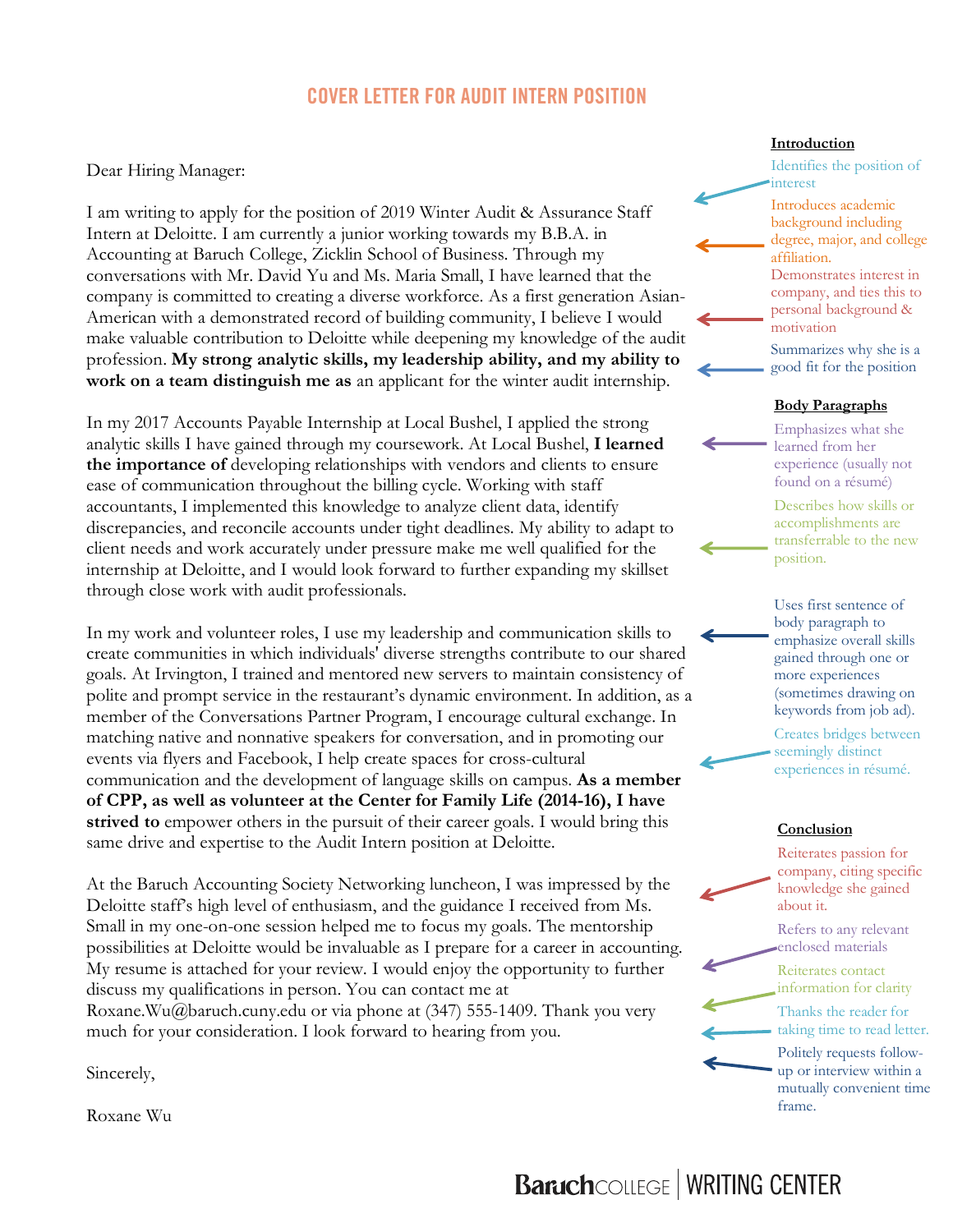## **REFERENCE SHEET COVER LETTER FOR FRONT DESK POSITION**

Labani Basu 112  $35^{\text{th}}$  St, Apt 7 Brooklyn, NY 11232

July 8, 2018

Baruch College Writing Center NVC 8-185, One Bernard Baruch Way New York, NY 10010

Dear Diana Hamilton,

I am writing to apply for the position of front desk attendant at the Baruch College Writing Center. I am currently a rising junior in the Baruch Honors Scholars program. As an English major, aspiring journalist, and editor of the student newspaper, I often meet struggling writers. I know that the Writing Center is an invaluable resource for these students, and I would be eager for the chance to assist with its daily operations.

For the last three years, I served as news editor of *The Ticker* and managed the print and online versions of the news sections. Each week, I assigned stories and edited the articles for my section. These experiences gave me insight into the writing process and working with a team. Editing also taught me to be **detail-oriented** and **self-motivated**—I had to ensure the issue was ready on time, and I was the **last person to look at proofs before** they went to print.

In addition to my editorial experience, I also have extensive **customer service experience**. As a cashier at American Apparel, I assisted customers, **organized** items and helped out at events. As a **volunteer** at Housing Works, I was responsible **for closing the bookstore** on many shifts, and for maintaining a **friendly, bright** persona for the customers who came in looking for book recommendations. I would bring **the same friendliness** to the Center's front desk.

Working with student writers is a passion of mine. Though I grew up speaking Hindi, my education gave me the opportunity to become fluent in English, enabling me to pursue a career as an editor. I would especially love to be a part of the Writing Center's work supporting English language learners. I have attached my resume and writing sample to this email for your review. Please do not hesitate to contact me at l.basu@baruch.edu or (646) 312-0000 if you have any questions about my application. Thank you very much for your time and consideration.

Sincerely,

Labani Basu

#### **Introduction**

Identifies the position of interest Summarizes why you think you'd be a good fit for the position Communicates interest in the position and organization, thereby demonstrating

# familiarity with the job.

#### **Body Paragraphs**

Identifies strong qualifications and connects these to position's needs Describes relevant skills, education, and experience, and customizes these towards position (including, often, **keywords** from the job description itself.) Highlights transferable skills, proficiencies, and achievements

#### **Conclusion**



Strongly reiterates interest in and passion for company and related industry Refers to any relevant enclosed materials Reiterates contact information for clarity Thanks reader for taking time to read letter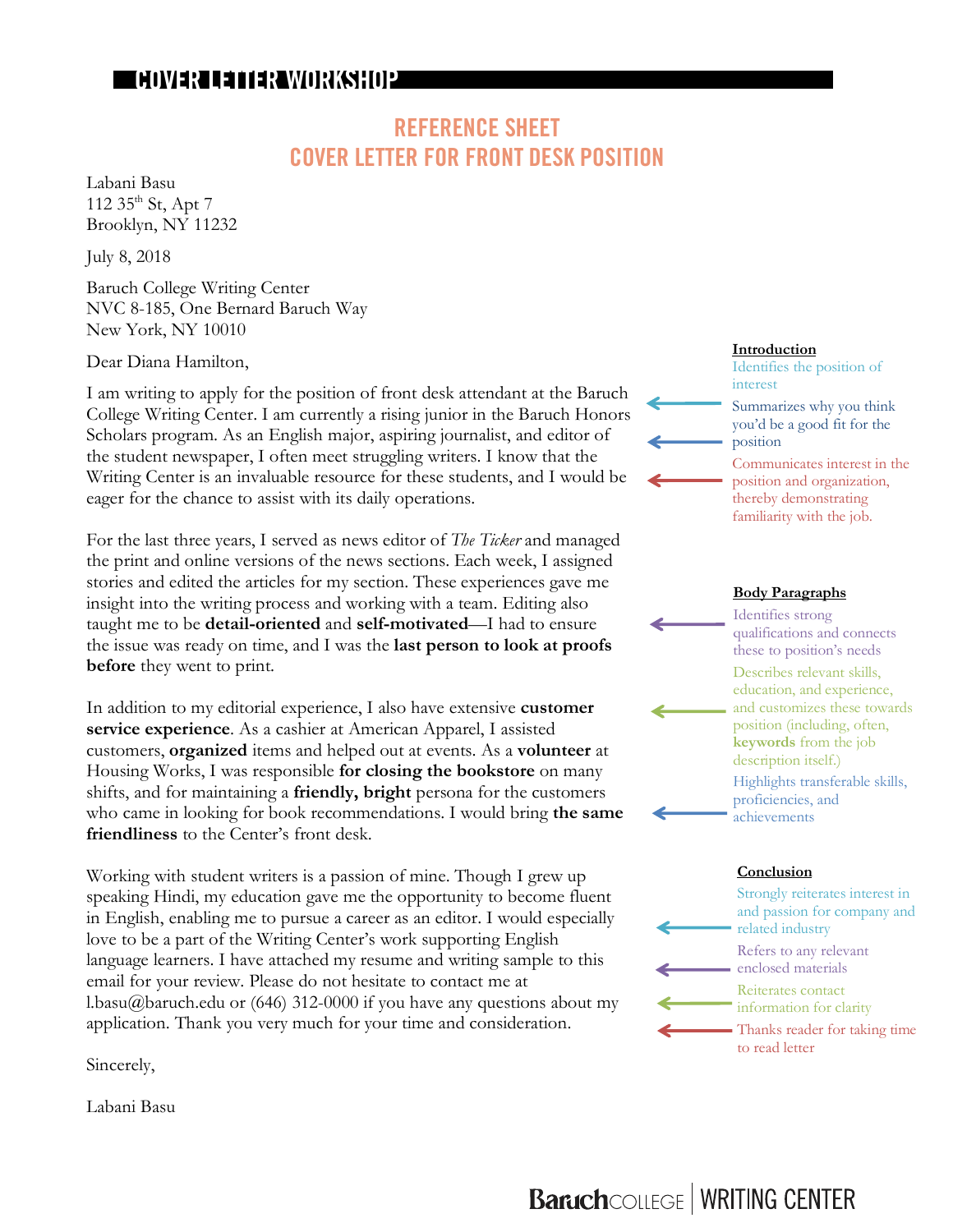## **SELECTED JOB ADS**

#### **1. Job Ad: English, Writing Editorial Assistant, Martha Stewart Living Omnimedia**

Martha Stewart Living Omnimedia is seeking an Editorial Assistant to provide administrative support for the VP, Editorial Director of the group and general office support to the edit staff.

#### **Job Responsibilities:**

- Provide administrative support for the Editorial Director and general office support to the editorial staff of Living.
- Manage daily schedule, meetings, appointments, and monthly expense reports for the VP, Editorial Director.
- Maintain freelance writer database, send contracts, prepare invoices, and coordinate billing in a timely fashion.
- Maintain filing systems and contact lists, supplies, back issues, story binders, etc.
- Help the Books team with upcoming projects, creating storyboards, putting binders together, sourcing and editing recipes for cookbooks, and arranging meetings with our partners at Clarkson Potter.
- Sort mail for editorial department.
- Contribute to print editorial projects as needed; pitch, research, and write selected monthly content for Martha Stewart Living.

#### **Experience**:

Recent college graduate looking to gain experience in the editorial field. Must be a strong writer with some interest in lifestyle content or the lifestyle publishing industry. Previous internships at magazines a plus.

#### **Skills**:

Hardworking, organized, timely, works well with others, willing to learn, passionate about writing, energetic, interested in the lifestyle industry and lifestyle trends, has a strong understanding of the brand's aesthetic.

**Salary**: 35,000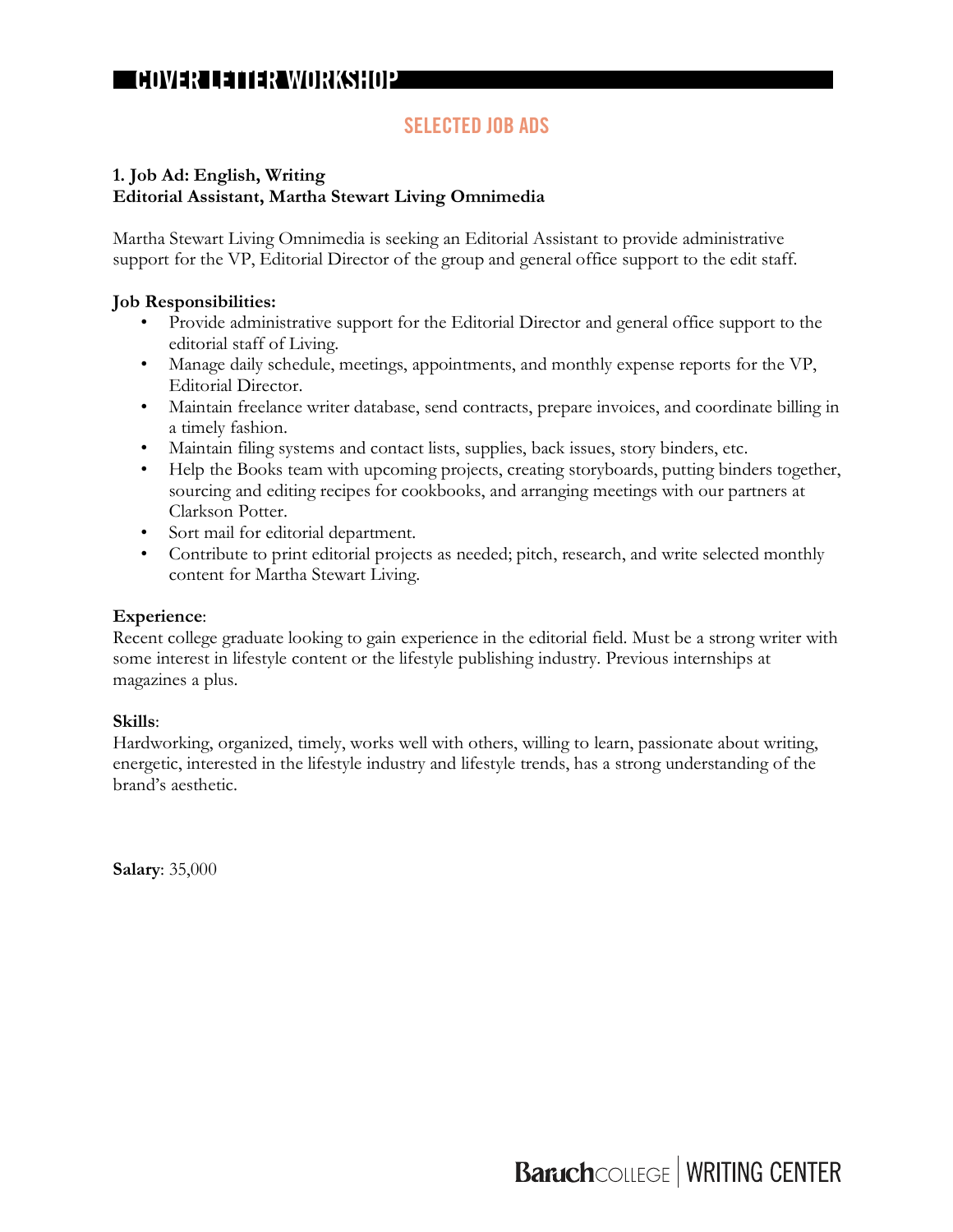#### **2. Job Ad: Accounting**

#### **Accounts Payable Coordinator, Entry level WSP Group**

WSP, an award winning and innovative multi-disciplinary engineering consulting firm, has an opening for an Accounts Payable Coordinator to be located in the New York City office. WSP works closely with architects and owners from around the world on a variety of challenging engineering projects, with a focus on efficient and sustainable high performance designs.

The position of Accounts Payable (A/P) Coordinator is responsible for the preparation and posting of invoices and expense related items. The A/P clerk is essential in ensuring timely payments of vendor invoices and employee expense reimbursements.

#### **Job responsibilities:**

- Verify invoice information against purchase order and process payments
- Audit reimbursement and manual check requests for proper paperwork and approvals
- Process invoices, check requests, and cash disbursements on a weekly basis
- Ensure the proper general ledger coding and vouchering of all invoices
- Prepare year end 1099's for tax reporting purposes
- Respond to inquiries from vendors and internal clients, researching payment issues as needed
- Handle sensitive and/or confidential documents and information

#### **Job requirements:**

- Business or Accounting degree preferred
- 0-1 years of experience working with A/P Accounting for a professional services firm, relevant internship experience is acceptable
- Basic accounting knowledge, including debits, credits, and G/L account number structures
- Excellent data entry skills
- Strong communication skills
- Excellent customer service skills
- Excellent attention to detail
- Experience with MS Excel and other Microsoft Office Suite applications
- Some experience with Project Accounting systems (e.g. Deltek) preferred

WSP offers salary commensurate with experience, a comprehensive benefits package which includes medical, dental, disability and life insurances, 401k plan, tuition reimbursement, and more. Please submit your resume and cover letter as one document in either PDF or Word format.

**Salary**: TBD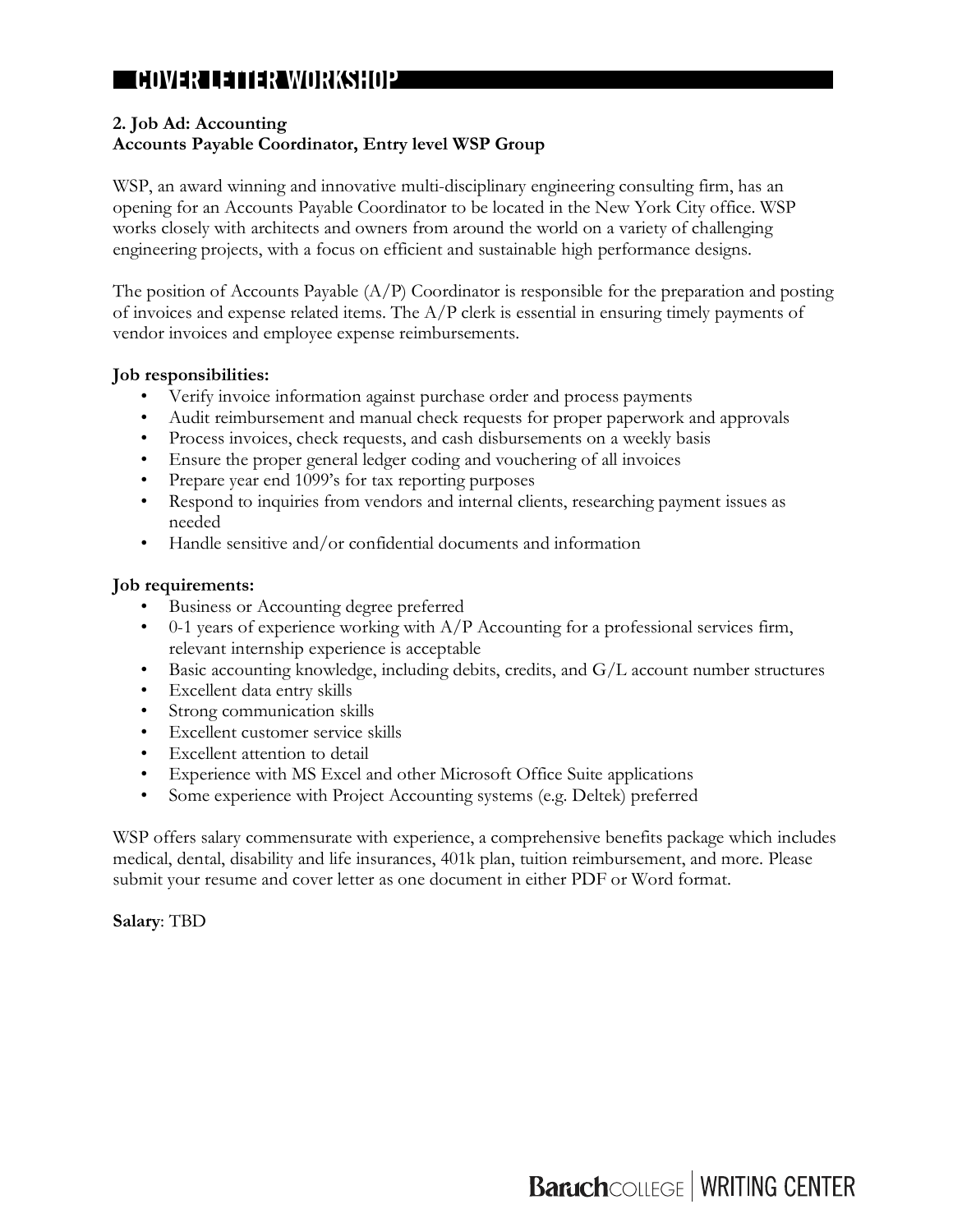#### **3. Job Ad: Corporate Communications Internship Creative Content Production Internship, Sesame Workshop**

Sesame Street Production is looking for TV/Film/Video Production and Communication majors for the Fall 2015 Creative Content Production Internship. We are looking for proactive, driven, problem-solving interns that are interested in learning about all aspects of production.

#### **Intern Responsibilities Include the following:**

- Answer Production phone lines
- Assist in Sesame Street Digital Shoots
- Assist Script Department with distributions to cast/crew and with the script revision process, including screenings
- Observe both creative and management aspects of production to gain a better understanding of how a Sesame Street episode is produced domestically and internationally
- Give Sesame Street Set Tours to Make A Wish, auction winners, donors, and guests of cast/crew when in Production
- Test new Sesame Street Apps/Games for the web and mobile devices
- Assist with special projects as needed and help Sesame Workshop staff as directed

#### **Seeking candidates with the following qualities:**

- Computer Literate: Proficient in Microsoft Office Suite: Excel, Word, and PowerPoint. Familiar with Final Cut, Final Draft, and Photoshop is a plus.
- Confident: Possesses and exhibits a level of confidence, but is able to take direction and criticism professionally while communicating efficiently.
- Detail Oriented: Ability to work efficiently/effectively. Ability to keep self and space organized.
- Enthusiastic: Enthusiastic and highly energetic ensuring a willingness to learn and creating a positive work environment.
- Flexibility/Adaptability: Ability to adapt to and work effectively within a variety of situations and with various individuals and groups as production needs develop.
- Initiative: Proactive attitude that focuses on creating ideas and plans for correcting issues or handling daily tasks. Uses resources well and creates projects to use downtime productively.
- Results Oriented: Ability to achieve results and complete assignments in a timely manner.
- Team Player: Must thrive in a collaborative environment. Works on personal and professional growth with hopes of inspiring and encouraging growth in others.

**Please Note**: Applicants must be currently enrolled in College or University. All years are welcome to apply, Juniors and Seniors preferred. Students who are currently enrolled in a TV/Film/Video Production or Communication major are preferred.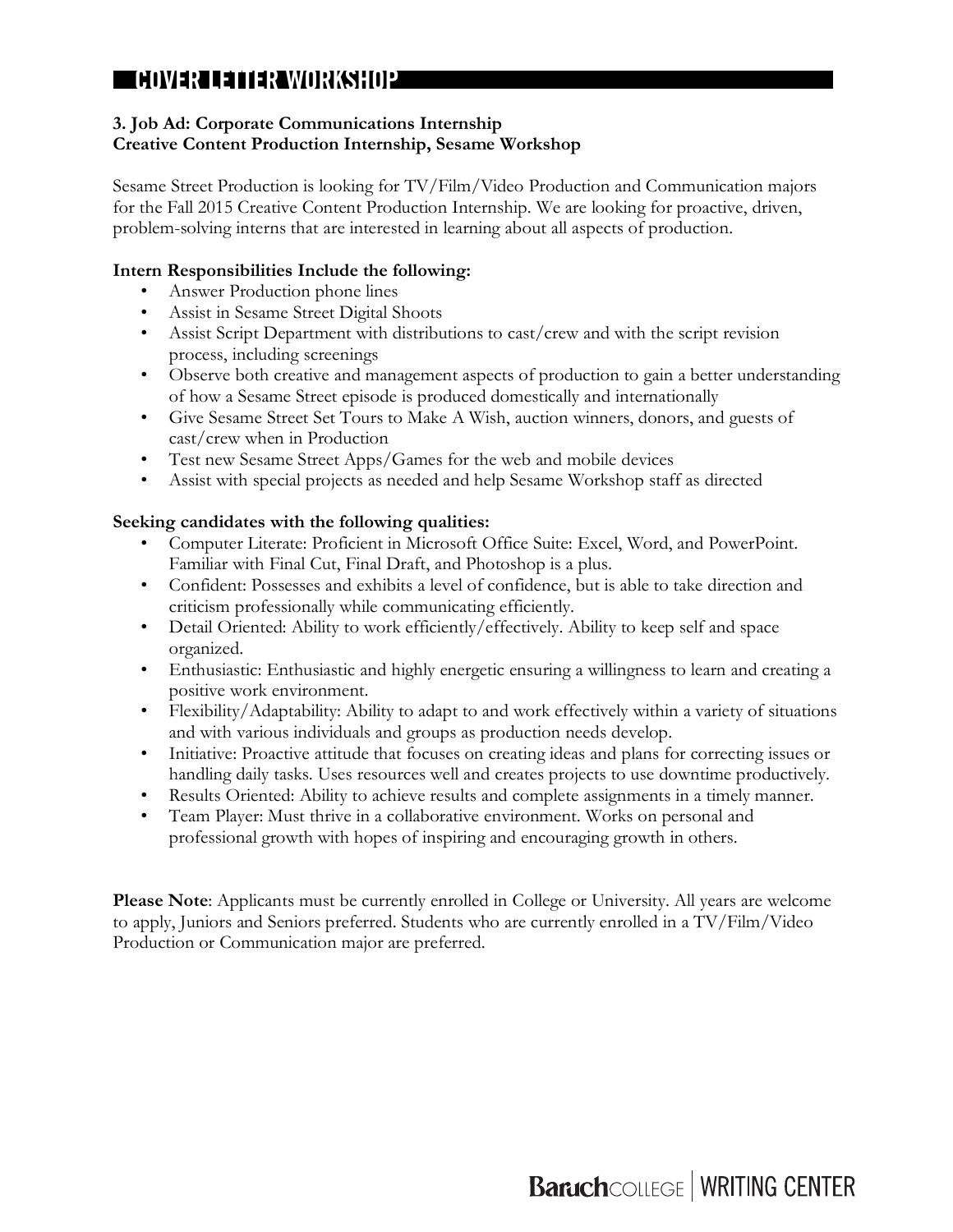#### **4. Job Ad: Marketing**

#### **Online Sales & Marketing Assistant, Penguin Adult, Penguin Group**

Our digital sales team is looking for an Online Sales & Marketing Assistant to join their team. The Online Sales & Marketing Assistant will provide general administrative support to the Director of Online and Digital Sales and the Online and Digital Sales Department.

#### **Specifically, the Online Sales & Marketing Assistant:**

- Provides administrative support to supervisor and to the department (filing, maintaining calendar, galley mailings, keeping meeting minutes, etc).
- Runs sales reports for department and manages distribution of reports as directed.
- Tracks and analyzes digital sales.
- Creates new departmental reporting and ad-hoc reports, and liaises with relevant outside departments.
- Creates and distributes weekly digital sales reports to other divisions.
- Organizes sales activities around our digital-first and digital-only imprints.
- Prepares and formats marketing/book title data for online booksellers, including managing the collection, creation and distribution of catalog content, cover images, and other essential marketing materials in digital format.
- Works directly with Amazon merchandising team on specific Penguin projects as directed.
- Checks shipments and fields questions from accounts.
- Covers for reps if they are out of the office.

#### **Please apply if you meet the following minimum requirements**:

- 4 year degree or equivalent work experience
- Minimum of one year of experience to be considered, sales experience preferred
- Excellent communication and interpersonal skills
- Advanced knowledge of Excel, PowerPoint, and Access
- Ability to work in fast-paced, evolving area of the publishing industry

#### **Preferred qualifications include:**

- Ability to work independently as well as in a team setting
- Excellent problem-solving skills
- Familiarity with imaging and design software

**Salary**: The salary for this position is \$35,250. Full-time employees are eligible for our comprehensive benefits package.